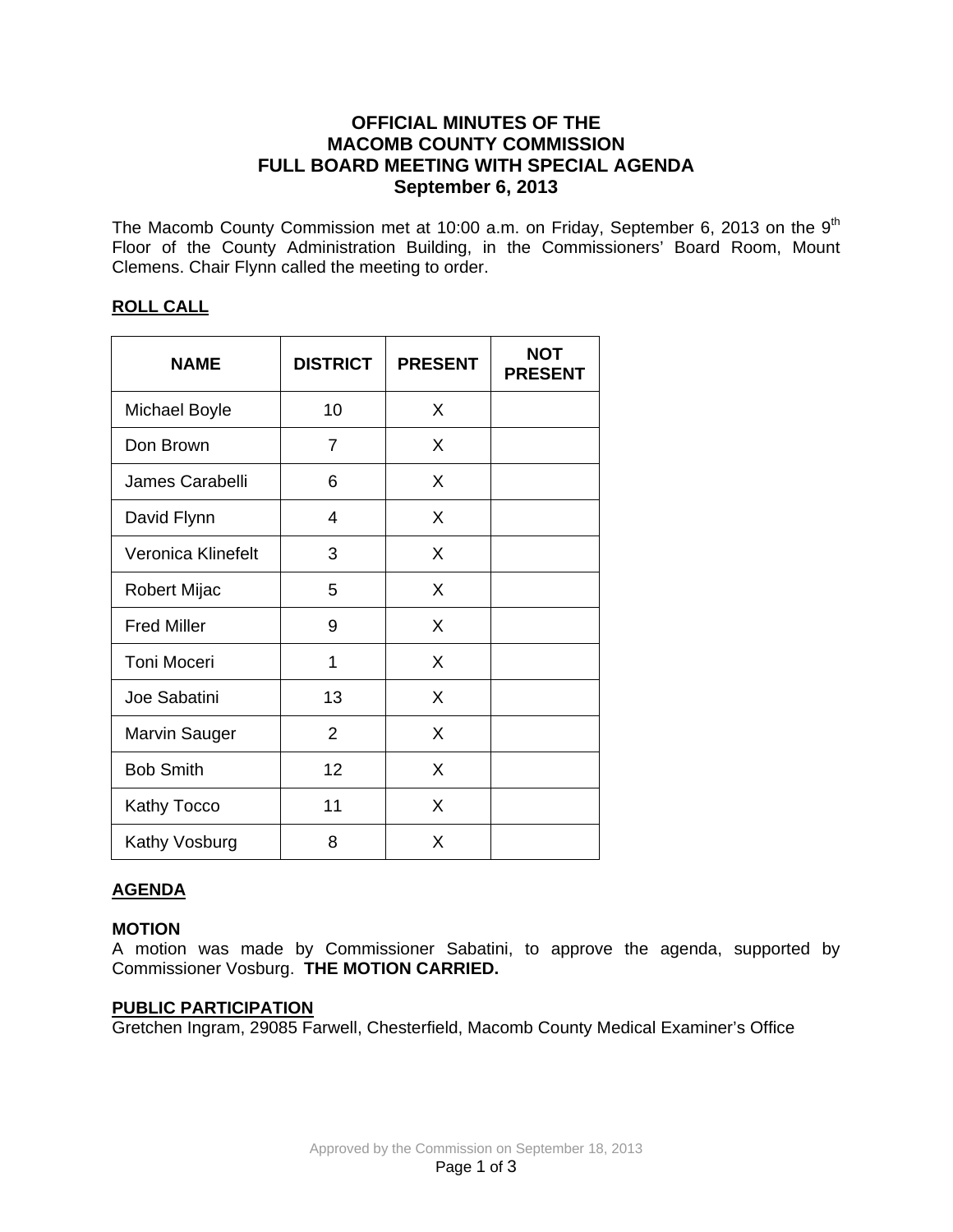## **HEALTH / MEDICAL EXAMINER**

#### **MOTION**

**R13-221** A motion was made by Commissioner Carabelli to receive and file the departmental/office update, budget review for Medical Examiner, supported by Commissioner Sauger.

# **THE MOTION CARRIED.**

#### **NEW BUSINESS**

Chair Flynn indicated that commissioners were sent the budget packets and a proposal yesterday afternoon and said he intends on sitting down with each commissioner to answer questions.

#### **PUBLIC PARTICIPATION**

None

### **ROLL CALL**

| <b>NAME</b>          | <b>DISTRICT</b> | <b>PRESENT</b> | <b>NOT</b><br><b>PRESENT</b> |
|----------------------|-----------------|----------------|------------------------------|
| <b>Michael Boyle</b> | 10              | X              |                              |
| Don Brown            | 7               |                | X                            |
| James Carabelli      | 6               | X              |                              |
| David Flynn          | 4               | X              |                              |
| Veronica Klinefelt   | 3               | X              |                              |
| <b>Robert Mijac</b>  | 5               | X              |                              |
| <b>Fred Miller</b>   | 9               |                | X                            |
| <b>Toni Moceri</b>   | 1               | X              |                              |
| Joe Sabatini         | 13              | X              |                              |
| <b>Marvin Sauger</b> | $\overline{2}$  | X              |                              |
| <b>Bob Smith</b>     | 12              | X              |                              |
| Kathy Tocco          | 11              | X              |                              |
| Kathy Vosburg        | 8               | X              |                              |